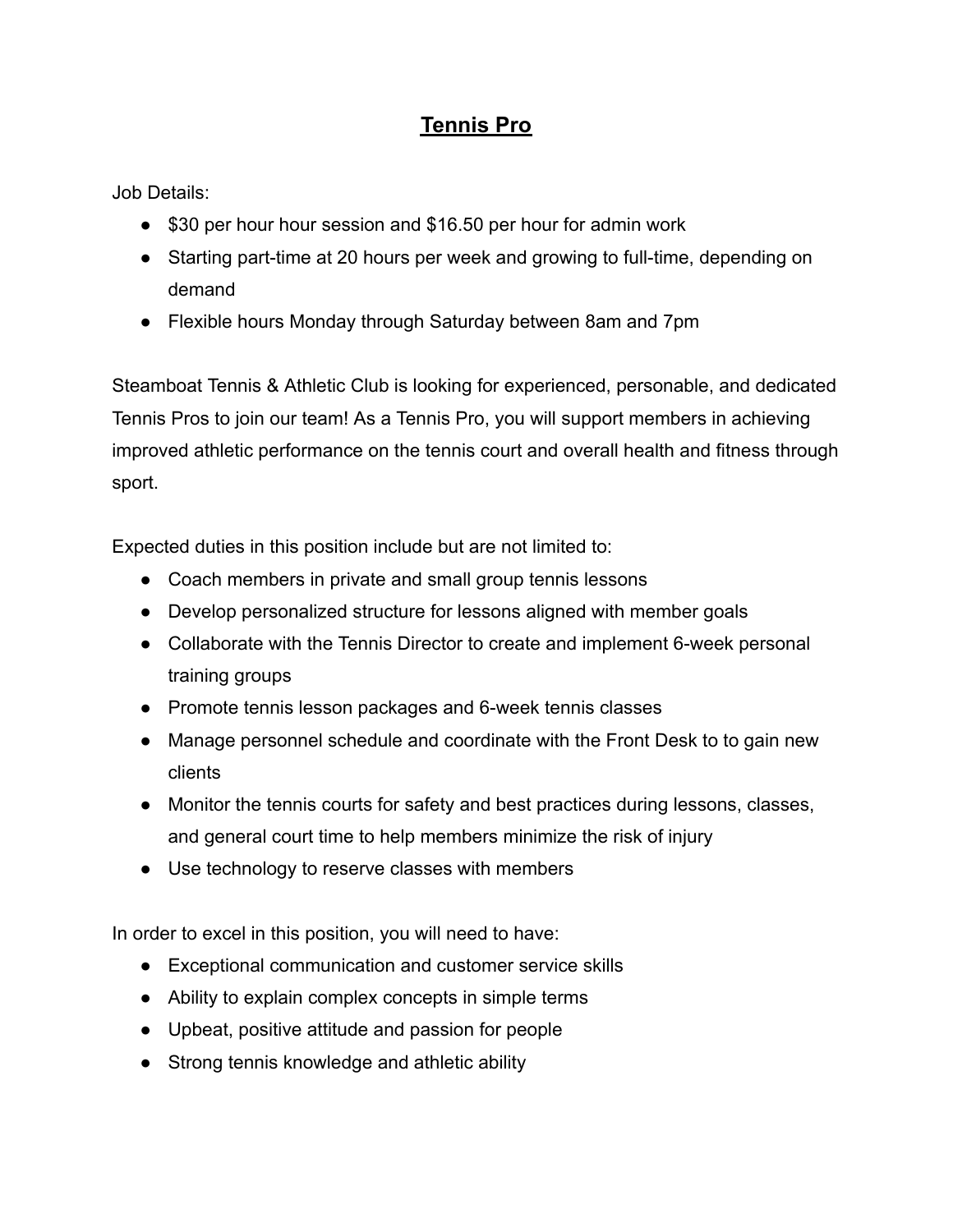- Sensitivity to clients' health and fitness needs and the ability to modify programing to meet a diverse range of fitness levels and abilities
- Familiarity with computers including word-processing programs and the ability to adapt quickly to digital management programs
- Organizational skills and the ability to manage time well
- Comfortability with sales and interest in growing the personal training department

Our ideal candidate will possess the following:

- High school diploma or GED
- CPR/First Aid certification or willingness to obtain
- 1 or more years of tennis coaching experience OR 5 or more years of personal competitive tennis experience preferred
- A valid driver's license and reliable transportation
- Proof of COVID-19 vaccinations
- A non-smoking lifestyle

We want all of our staff to feel valued as a part of the STAC family. As a member of our team, you will have the following benefits:

- Pro Single membership at Steamboat Tennis & Athletic Club
- Paid time off
- Paid training

Non-compete notice:

While Steamboat Tennis & Athletic Club does not adhere to a non-compete agreement with any of its employees, we do ask that you serve our members within our club only. If you provide similar services at other businesses, marketing these services to our membership base is strictly prohibited.

Ready to apply? Please email your resume, along with two professional or educational references, and a letter of interest to our hiring manager Noelle at [noelle@staclife.com](mailto:noelle@staclife.com).